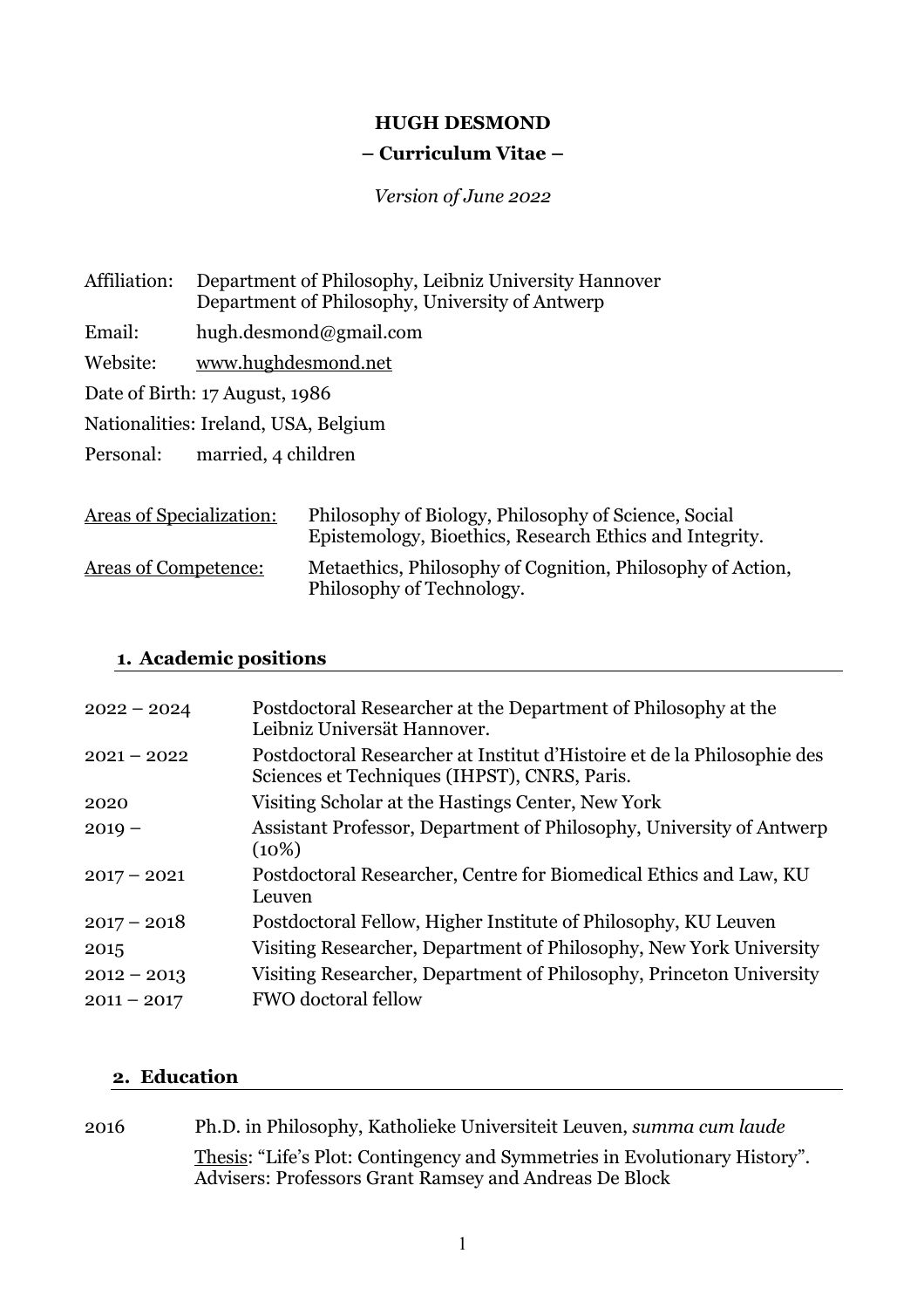|      | <b>Study Visits:</b><br>Princeton University, 2012-13 (12 months). Adviser: Professor Mark Johnston<br>New York University, 2015 (3 months). Adviser: Professor Michael Strevens                                 |
|------|------------------------------------------------------------------------------------------------------------------------------------------------------------------------------------------------------------------|
| 2011 | Specialization (perfectionnement) at Conservatoire National Supérieure de<br>Musique et de Danse de Paris (CNSMDP). Professor: Michaël Hentz                                                                     |
| 2011 | M.Phil. in Philosophy, Katholieke Universiteit Leuven, Belgium, cum laude<br>Specialization in Phenomenology, Adviser: Prof. Paul Moyaert<br>Thesis: Religious Belief and Finality in Bergson's Later Philosophy |
| 2010 | M.A. in Philosophy at Katholieke Universiteit Leuven, Belgium, summa cum<br>laude<br>Thesis: Bergson and the élan riant: a study in metaphysics and humour<br>Adviser: Prof. Paul Moyaert                        |
| 2010 | M.A. in Music Performance at Royal Conservatory of Brussels, Belgium,<br>magna cum laude<br>Professor: Yuzuko Horigome                                                                                           |
| 2008 | B.A. in Philosophy at Katholieke Universiteit Leuven, Belgium, magna cum<br>laude<br>Thesis: Kuhn on Incommensurability<br>Adviser: Professor Jaap van Braekel                                                   |
| 2007 | B.S. in Physics at Katholieke Universiteit Leuven, Belgium<br>Thesis: Topological Defects   Adviser: Dr. Mboyo Esole<br>magna cum laude                                                                          |
| 2007 | B.A. in Music Performance at Royal Conservatory of Brussels, Belgium,<br>magna cum laude<br>Professors: Yuzuko Horigome and Otto Derolez                                                                         |

# **3. Publications**

## **a. Monographs**

**[1] Desmond, H.** (forthcoming in 2023) *Vertrouwen in de wetenschap. Tussen Precisie en Prestige.* Antwerp: Letterwerk.

# **b. Edited Books**

- **[2] Desmond, H.,** Ramsey, G., (forthcoming in 2022) *Human Success: Evolutionary Origins and Ethical Implications.* Oxford University Press.
- **[3]** Du Crest, A., Valković, M., Ariew, A., **Desmond, H.,** Huneman, P., Reydon, T.A.C.. Springer. (under contract) *Evolutionary Thinking Across Disciplines: Problems and Perspectives in Generalized Darwinism*. Editors: Agathe du Crest, Martina Valković, André Ariew, Hugh Desmond, Philippe Huneman & Thomas A.C. Reydon. Springer

# **c. Peer-reviewed Articles**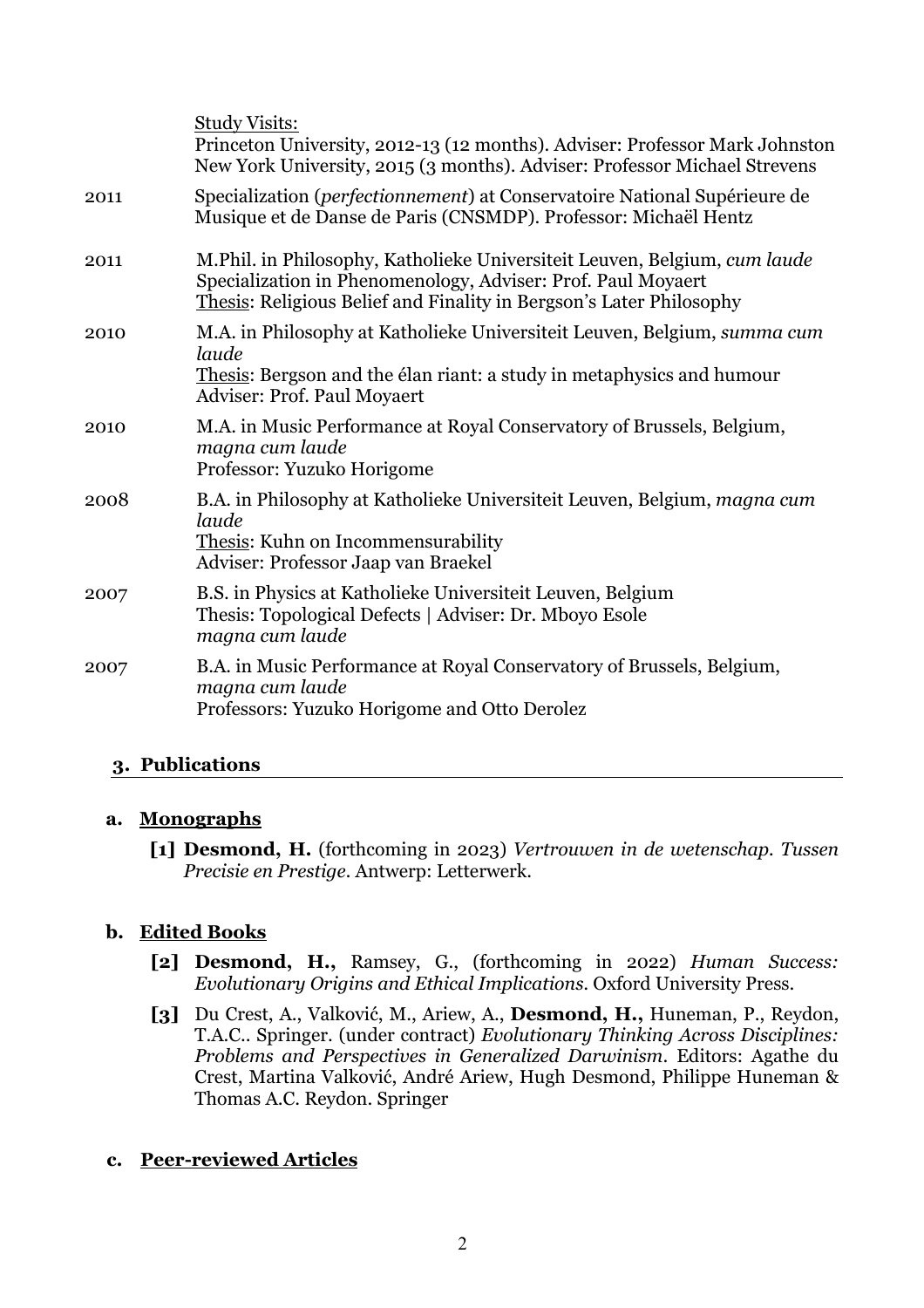- **[4]** Folefac, C., **Desmond, H.** (accepted). Clinical Equipoise Still the Gold Standard for Randomized Clinical Trials? A Systematic Review of Reasons. *Clinical Ethics.*
- **[5] Desmond, H**. (accepted) Status Distrust towards Scientific Experts. *Social Epistemology.*
- **[6] Desmond, H.,** Huneman, P. (2022) The Integrated Information Theory of Agency. *Behavioral and Brain Sciences.* DOI: 10.1017/S0140525X21002004
- **[7] Desmond, H.** (2021) In Service to Others: A New Evolutionary Perspective on Human Enhancement. *The Hastings Center Report,* 51 (6): 33-43*.* DOI: https://doi.org/10.1002/hast.1305

#### **Chosen as the lead article in the November/December issue.**

- **[8]** Aaby, B., **Desmond, H.** (2021) Niche construction and teleology: organisms as agents and contributors in ecology, development, and evolution. *Biology and Philosophy,* 36:47. DOI: 10.1007/s10539-021-09821-2
- **[9] Desmond, H.** (2021) Incentivizing Replication is Insufficient to Safeguard Default Trust. *Philosophy of Science,* 88: 1-12*.* DOI: 10.1086/715657
- **[10] Desmond, H.** (2021) The Selectionist Rationale for Evolutionary Progress. *Biology and Philosophy.* 36:32*.* DOI: 10.1007/s10539-021-09806-1
- **[11] Desmond, H.** (2021) Adapting to Environmental Heterogeneity: Selection and Radiation. *Biological Theory,* 17: 80-93. DOI: 10.1007/s13752-021-00373 y
- **[12] Desmond, H.**, Dierickx, K. (2021) Trust and Professionalism in Science: Medical Codes as a Model for Scientific Negligence? *BMC Biomedical Ethics,* 22:45. DOI: 10.1186/s12910-021-00610-w
- **[13] Desmond, H.** (2021) Precision Medicine, Data, and the Anthropology of Social Status. *American Journal for Bioethics,* 21(4): 80-83*.* DOI: 10.1080/15265161.2021.1891345
- **[14] Desmond, H.**, Dierickx, K. (2021) Research Integrity Codes of Conduct: Mapping the Divergences. *Bioethics.* DOI: 10.1111/bioe.12851.
	- **Featured in** *Science* on March 10, 2021*:* https://www.sciencemag.org/news/2021/03/what-research-misconducteuropean-countries-can-t-agree
- **[15] Desmond, H.** (2021) Expert Communication and the Self-Defeating Codes of Scientific Ethics. *American Journal of Bioethics,* 21(1): 24-26*.* DOI:10.1080/21507740.2020.1830874
- **[16] Desmond, H.** (2020) Service and Status may Help Explain Perceived Ethical Acceptability. *The American Journal of Bioethics – Neuroscience*, 11(4), 258- 260. DOI: 10.1080/21507740.2020.1830874
- **[17] Desmond, H.** (2020) Professionalism in Science: Competence, Autonomy, and Service. *Science and Engineering Ethics,* 26(3): 1287-1313*.* DOI: 10.1007/s11948-019-00143-x
- **[18] Desmond, H.** (2019) Shades of Grey: Granularity, Pragmatics, and Non-Causal Explanation. *Perspectives on Science* (MIT Press), 27(1): 68-87*.* DOI: 10.1162/posc\_a\_00300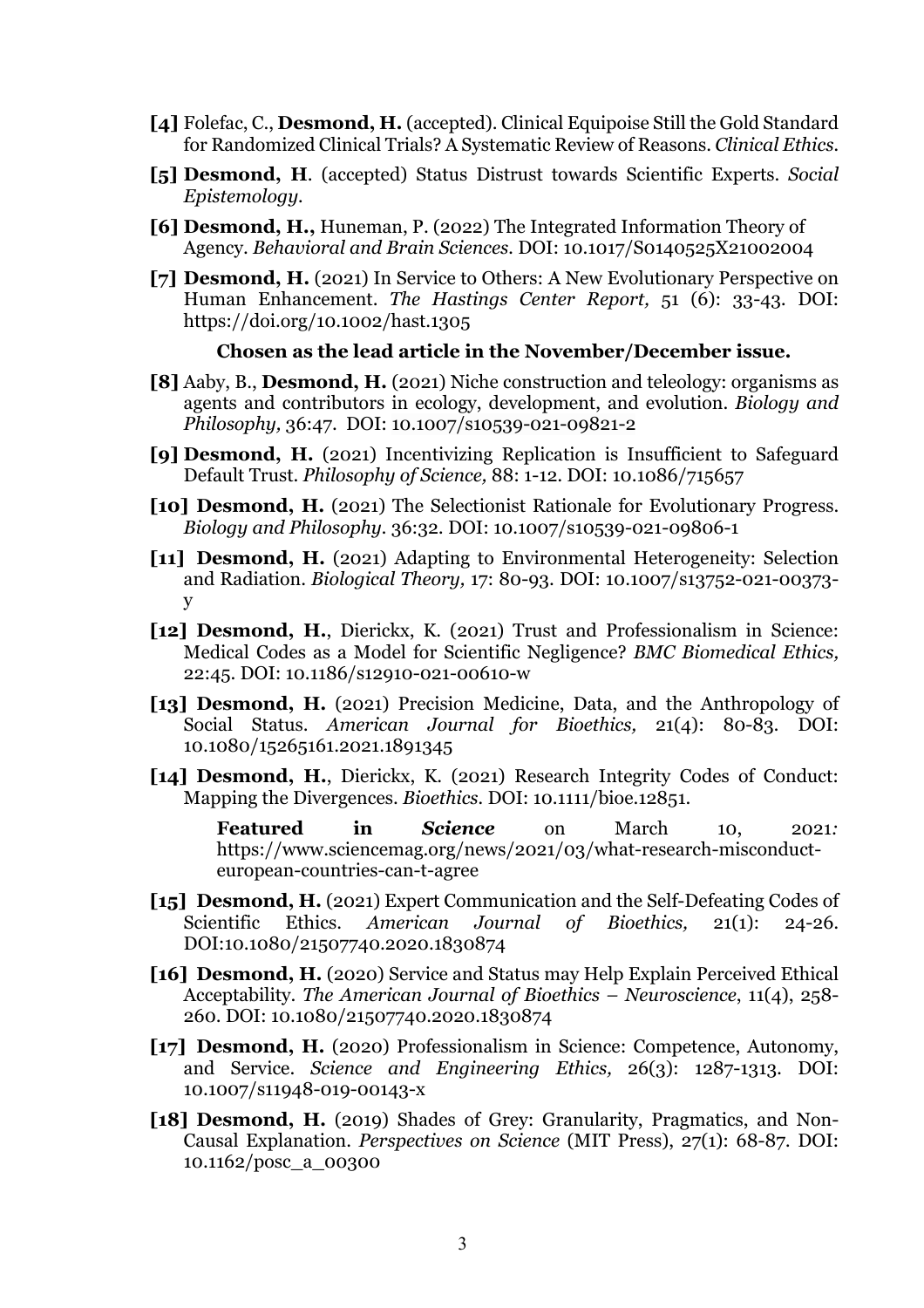- **[19] Desmond, H.** (2018) Natural Selection, Plasticity, and the Rationale for Largest-Scale Trends. *Studies in History and Philosophy of Science C*, 68: 25- 33. DOI: 10.1016/j.shpsc.2018.04.002
- **[20] Desmond, H.** (2018) Natural Selection: Deriving Causality from Stable Equilibrium. *Erkenntnis*, 83:265–286. DOI: 10.1007/s10670-017-9889-z
- **[21] Desmond, H.** (2017) Symmetry breaking and the emergence of pathdependence. *Synthese*, 194:4101–4131. DOI: 10.1007/s11229-016-1130-0
- **[22] Desmond, H.** (invited) Academic Status in a Digital Age: Invisible Barriers to Open Science. *Synthese* (special issue).

#### **d. Book chapters**

- **[23] Desmond, H.** (invited) Engineering Trust Online: Algorithms, Cognitive Biases, and the Role of Ethics. In: Alfano, M. (ed), *The Moral Psychology of Trust.* Rowman and Littlefield
- **[24] Desmond, H.** (2022) The Generalized Environment. In: du Crest et al. (ed), *Evolutionary Thinking Across Disciplines: Problems and Perspectives in Generalized Darwinism.* Springer.
- **[25] Desmond, H.** (invited) Sexual Selection as an Agential, not Selective Mechanism. In: Gayon, E., Huneman, P., Petit, V., Veuille, M. (eds). *150 Years of the Descent of Man.* Springer.
- **[26] Desmond, H.** (2022) Reclaiming Privacy and Care in the Age of Social Media. In: Jefferson, A., Palermos, O., Paris, P., Webber, J. *Virtues and Values in a Changing World.* Cambridge University Press.
- **[27] Desmond, H.** (2022) Enhancement and Success: Beyond Techno-Libertarianism. In: Desmond, H., & Ramsey, G. (eds), *Human Success: Evolutionary Origins and Ethical Implications*, Oxford: Oxford University Press.
- **[28] Desmond, H.**, Ramsey, G. (2022) Introduction: The Manifold Challenges to Understanding Human Success. In: Desmond, H., & Ramsey, G. (eds), *Human Success: Evolutionary Origins and Ethical Implications*, Oxford: Oxford University Press.
- **[29] Desmond, H.**, Huneman, P. (2020) The Ontology of Organismic Agency: A Kantian Approach. In: Altobrando, A., Biasetti, P., (eds.) *Natural Born Monads: On the Metaphysics of Organisms and Human Individuals*, pp. 33-64. Berlin: De Gruyter. DOI: 10.1515/9783110604665-003

#### **e. Monographs (Public Philosophy) [30]** (forthcoming) *Relaties in het tijdperk van wetenschap en liberalisme.* Pelckmans

#### **f. Reference Works**

**[31]** Ramsey, G., **Desmond, H.** (2017) Philosophy of Biology. *Oxford Bibliographies in Philosophy*. Oxford: Oxford University Press. DOI: 10.1093/OBO/9780195396577-0341

### **g. Articles for Philosophical Magazines or Bulletins**

**[32]** Huneman, P., **Desmond, H.,** Du Crest, A., (2021) Du darwinisme en sciences humaines et sociales. Partie II. *AOC: Analyse, Opinion, Critique*.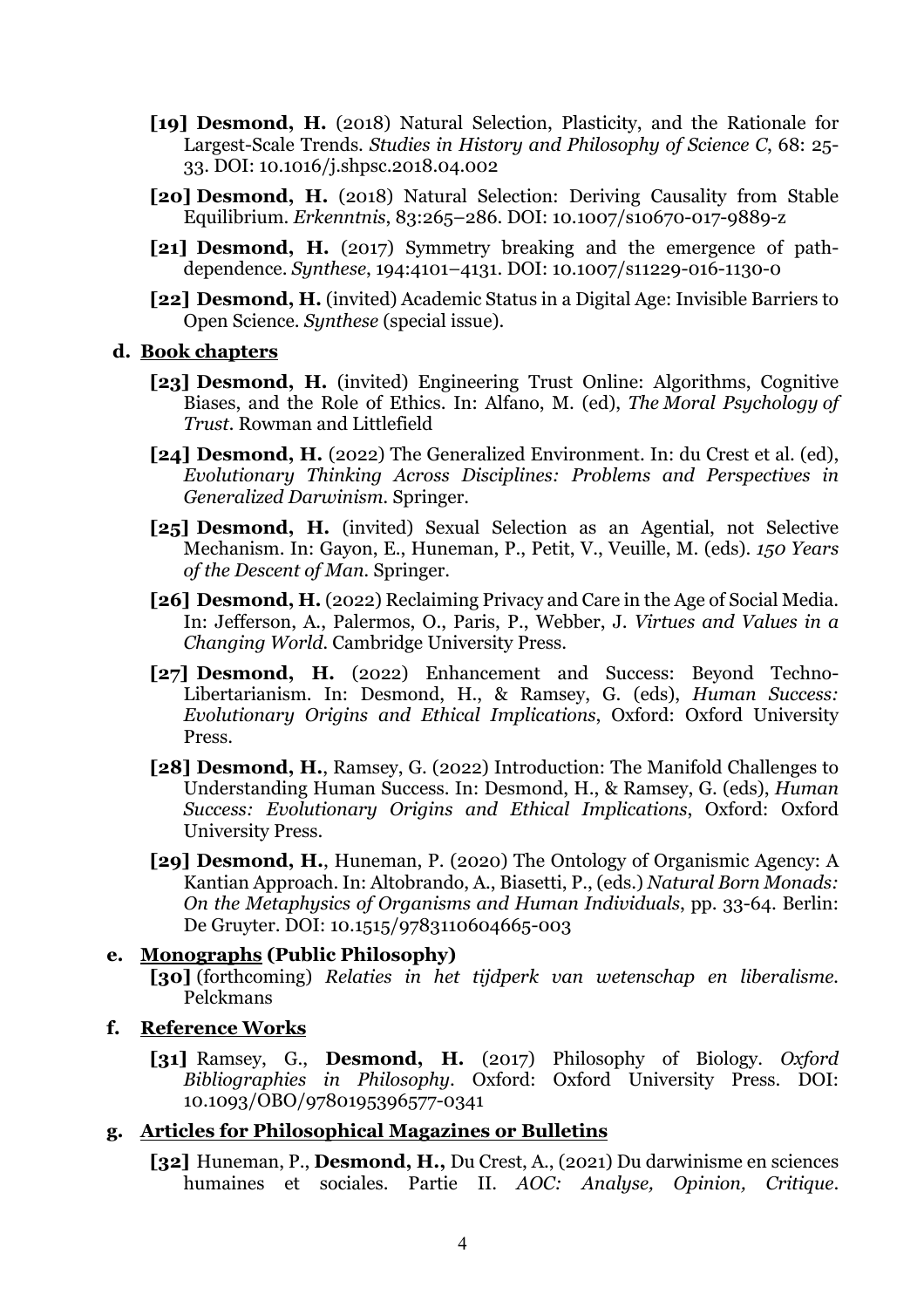URL : https://aoc.media/analyse/2021/12/15/du-darwinisme-en-scienceshumaines-et-sociales-2-2/

- **[33]** Huneman, P., **Desmond, H.,** Du Crest, A., (2021) Du darwinisme en sciences humaines et sociales. Partie I. *AOC: Analyse, Opinion, Critique*. URL : https://aoc.media/analyse/2021/12/14/du-darwinisme-en-sciences-humaineset-sociales-1-2/
- **[34]** Desmond, H. (2021) Towards an Ethics of Expert Communication. *Maja: Magazine of the Young Academy.* Special issue with 10 best essays for the Essay Prize "Anticipating life after the COVID-19 pandemic". URL: https://jongeacademie.be/wp-content/uploads/2021/04/JA\_Maja-PandemicEdition.pdf
- **[35]** Desmond, H. (2020). Weerbarstige ervaringen bij niet-biologische ouderschap. Podium voor Bioethiek. June 2020. URL: https://nvbioethiek.files.wordpress.com/2020/09/podium-20-2-ethiek-enpolitiek-van-maakbaar-meervoudig-ouderschap.pdf

**[36]** Desmond, H. (2013). Waarom Bergson geen vitalist is. Filosofie, 23 (5), 18-24.

## **h. Invited Book Reviews**

- **[37]** Desmond, H. (2021) Ruse, Michael. *On Purpose.* Princeton: Princeton University Press. Reviewed for: Science and Education: Contributions from the History and Philosophy of Science and Mathematics. DOI: 10.1007/s11191-021- 00271-6
- **[38]** Desmond, H. (2020) Swarm-like humans: the evolutionary dynamics of social identity. Review of Moffett, Mark W. *The Human Swarm: How Our Societies Arise, Thrive, and Fall*. Basic Books. The Quarterly Review of Biology, 95(4): 341. DOI: 10.1086/711784

## **g. Media pieces**

- **[39]** (2021) Waar komt de babybust vandaan? (On how status competition is contributing to the babybust)  $Eos$  Psuche & Brein. URL: contributing to the babybust) *Eos – Psyche & Brein.* URL: https://www.eoswetenschap.eu/psyche-brein/waar-komt-de-babybustvandaan
- **[40]** (2018) It's not a coincidence that monogamous marriage is a huge success (Het monogaam huwelijk is niet toevallig een enorm success) *De Standaard* (June 28, 2018) URL: http://www.standaard.be/cnt/dmf20180627\_03586481
- [41] (2017) Why scientific research increasingly resembles Tinder (Hoe wetenschappelijk onderzoek steeds meer op Tinder lijkt) *Knack* (May 26, 2017) URL: http://www.knack.be/nieuws/belgie/hoe-wetenschappelijk-onderzoeksteeds-meer-op-tinder-lijkt/article-opinion-857859.html
- **[42]** (2017) Evolution: a big mess? *Campuskrant KU Leuven.* URL: https://nieuws.kuleuven.be/nl/campuskrant/1617/06/de-evolutie--eenzootje-geregeld
- **[43]** (2013) Porno is junkfood van de seksualiteit. *De Standaard.* URL: http://www.standaard.be/cnt/dmf20130729\_00674566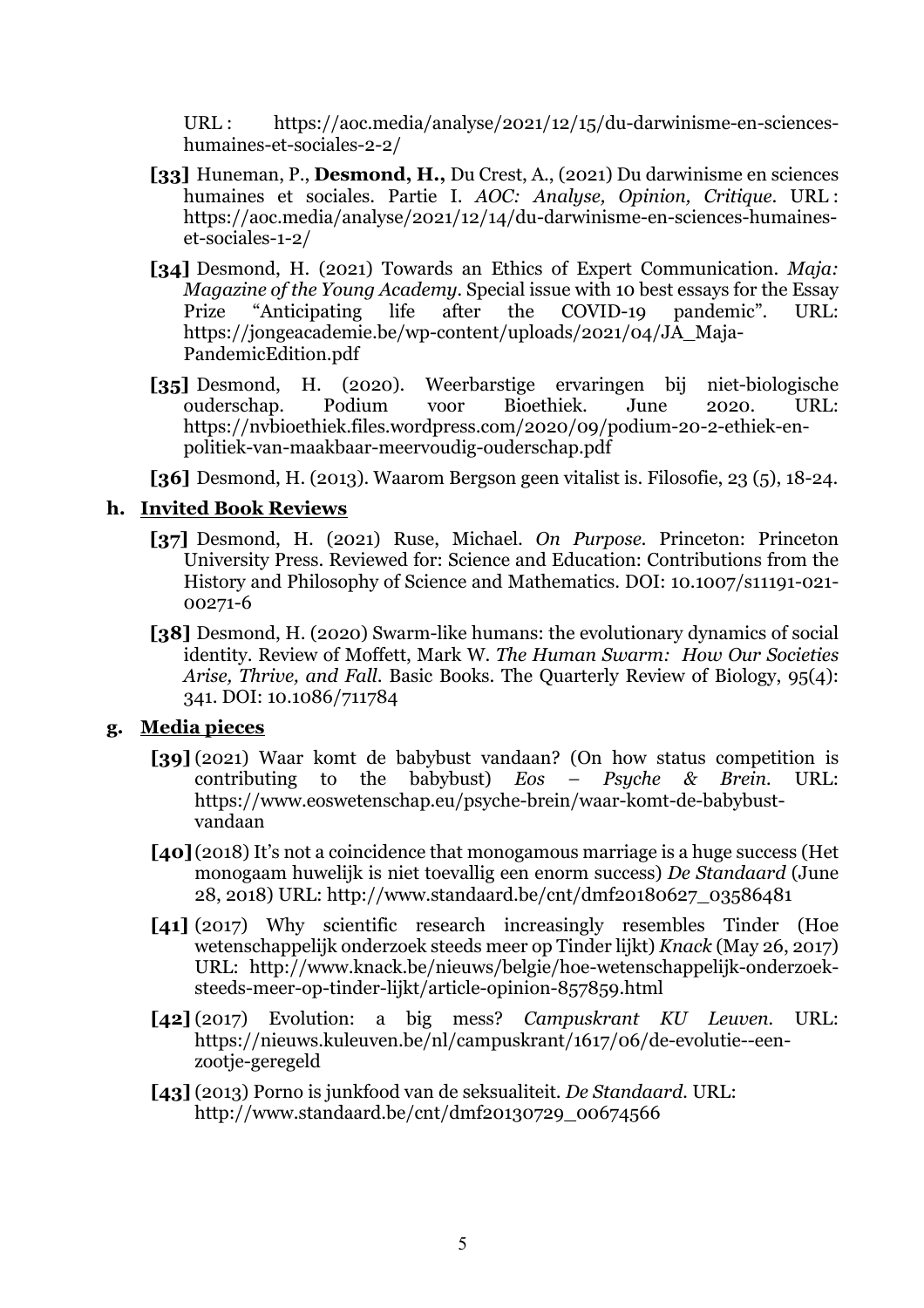### **4. Awards and Prizes**

| 2019      | FWO grant (grant number GoD6920N) to hire 1 PhD student to work on "The<br>Professionalization of Science: Analysis and Normative Implications"<br>(197.000 EUR; co-PI with Kris Dierickx as PI, based on [6] in publications) |
|-----------|--------------------------------------------------------------------------------------------------------------------------------------------------------------------------------------------------------------------------------|
| 2019      | FWO grant for research visit to the Hastings Center (1250 EUR)                                                                                                                                                                 |
| 2019      | NSF Travel Grant for the 2019 ISHPSSB conference in Oslo, NO. (450 USD)                                                                                                                                                        |
| 2018      | FWO Travel Grant for the 2018 Philosophy of Science Association conference<br>in Seattle, WA. (1100 EUR)                                                                                                                       |
| 2018      | NSF Travel Grant for the 2018 Philosophy of Science Association conference<br>in Seattle, WA. (1000 USD)                                                                                                                       |
| 2016      | NSF Travel Grant for the 2016 Philosophy of Science Association conference<br>in Atlanta, GA. (700 USD)                                                                                                                        |
| 2015      | Travel Grant from ISHPSSB for the 2015 meeting in Univerité du Québec à<br>Montréal, Canada (1100 USD)                                                                                                                         |
| 2015      | Travel Grant for the conference 'Explaining and Explaining Away in Science<br>and Religion' from Ulster University. (300 EUR)                                                                                                  |
| 2014      | Travel Grant from Centre for the History of European Discourses (Brisbane,<br>Australia) for the conference 'Evolution and Historical Explanation'. (500<br>AUD)                                                               |
| 2012-2013 | 'Herman Van Waeyenbergh of the Hoover Foundation' Fellowship from the<br>Belgian American Educational Foundation (20,000 USD).                                                                                                 |
| 2011      | 'Colonel and Madam Bisschop-Matthijsens' Prize for Outstanding Merit from<br>the Royal Conservatory of Brussels (800 EUR)                                                                                                      |
| 2011-2016 | Personal PhD fellowship from Research Fund – Flanders (FWO; ca. 200.000<br>EUR).                                                                                                                                               |
|           |                                                                                                                                                                                                                                |

## **5. Teaching**

*Teaching training:* a basic course on teaching professionalization and course design (KU Leuven; 2020)

2021 – 2022 Philosophy and Society: Trust in Science

2020 – 2021 Applied Ethics (primary instructor; taught in Dutch)

Ethics (primary instructor; day program; taught in Dutch)

Ethics (primary instructor; evening program for working professionals; taught in Dutch)

2019 – 2020 Philosophy and Society: Trust and Distrust in Science and Between Genders.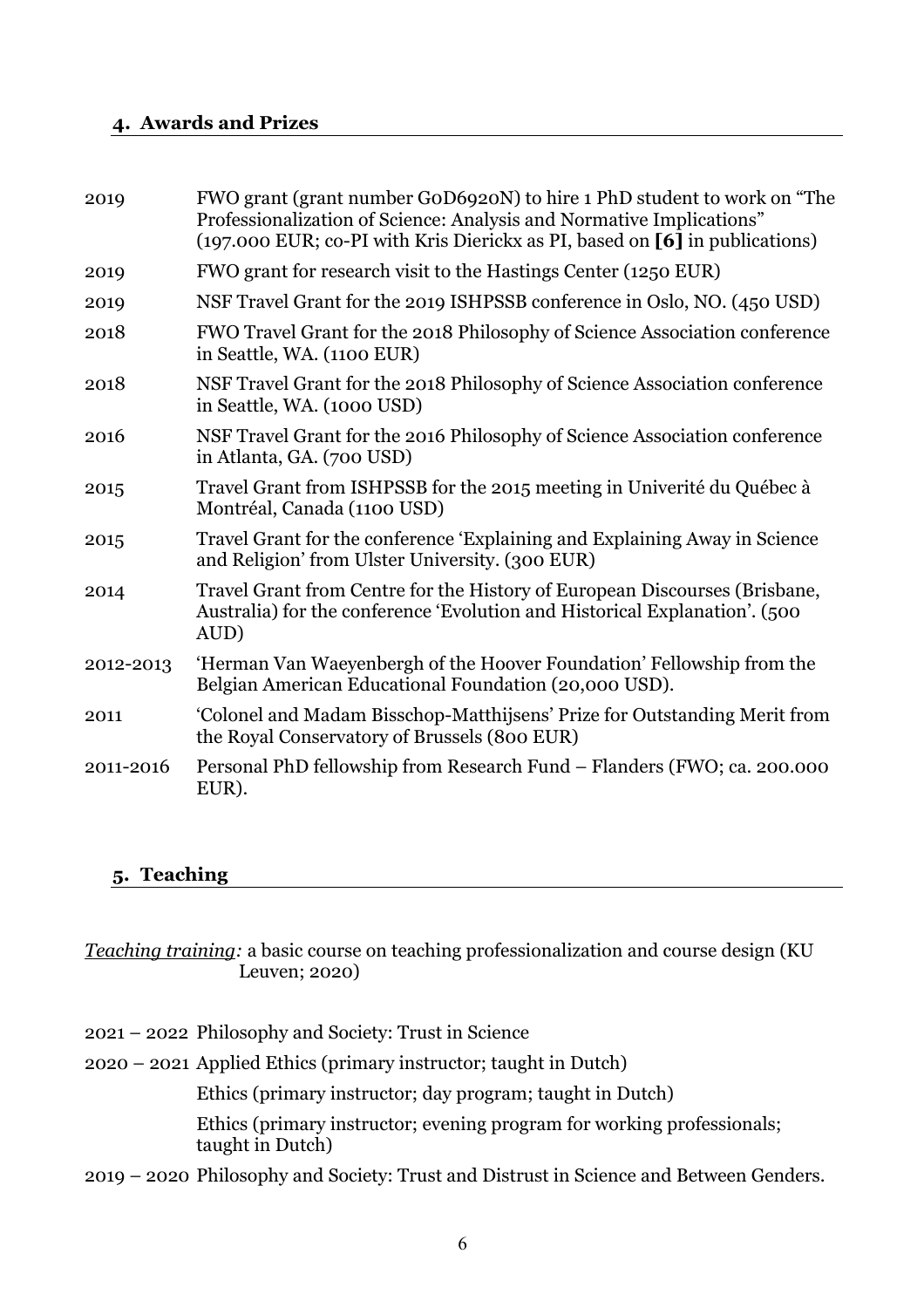(primary instructor; Taught in Dutch.)

- 2018 2019 Philosophy and the Contemporary World: The Feminism and the Evolution of Monogamy (3 classes, primary instructor) 2017 – 2018 Ethics of Cognitive Enhancement (3 classes, primary instructor) Philosophy of Science (1 semester, primary instructor) Ethics of Human Enhancement (2 classes, primary instructor)
- 2016 2017 Metaphysics seminar (1 semester, primary instructor)
- 2015 2016 Philosophical Anthropology seminar (1 semester, primary instructor)
- 2014 2015 Introduction to Logic, Exercises (1 semester, teaching assistant)
- 2013 2014 Research and Writing Tutorial (2 semesters, primary instructor)

## **6. Supervision**

### *As PhD supervisor*

2020 – '24 Jacopo Ambrosj. The Professionalization of Science. Joint PhD at KU Leuven (supervisor: Kris Dierickx) and University of Antwerp (supervisor: Hugh Desmond)

## *Bachelor and Master students*

| 2020-'21    | Joline Joostens (MA) : The concept of virtù in Machiavelli                                                                 |
|-------------|----------------------------------------------------------------------------------------------------------------------------|
|             | Filip Baeyens (MA) : Virtue Ethics and Radical Uncertainty in Nassim Taleb                                                 |
|             | Lien Van Lommel (BA) : Trust and Socioeconomic Status                                                                      |
| $2019 - 20$ | Jella Bal. The ethics of monogamy and polyamory (BA)                                                                       |
|             | Folefac Charlemagne. The impact of financial incentives on the ethics of<br>clinical trials: the concept of equipoise (MA) |
| $2018 - 19$ | Minnema, Roosmarijn. Research Capacity Building in HIV Partnerships: A<br>Systematic Literature Review (MA)                |
| $2016 - 17$ | Bogacz, Magda. Revisiting the Replicability Crisis. (MA)                                                                   |

## *Membership of Defense Committees*:

2020: 2 defense committees of BA students; 6 defense committees of MA students

- 2019: 4 defense committees of BA and MA students
- Pieter de Petter. (2018). The Singularity. (supervisor: Roger Vergauwen.)
- Lovro Savic. (2018). Broadening the Scope of Public Health: Do We Need Public Mental Health Ethics? (supervisor Yvonne Denier)
- Daniel Pizzolato. (2018). Evaluating the Use of Placebo-Controlled Trials in Developing New Cancer Treatments: Placebos in Immunotherapy Clinical Trials. (supervisor: Kris Dierickx.)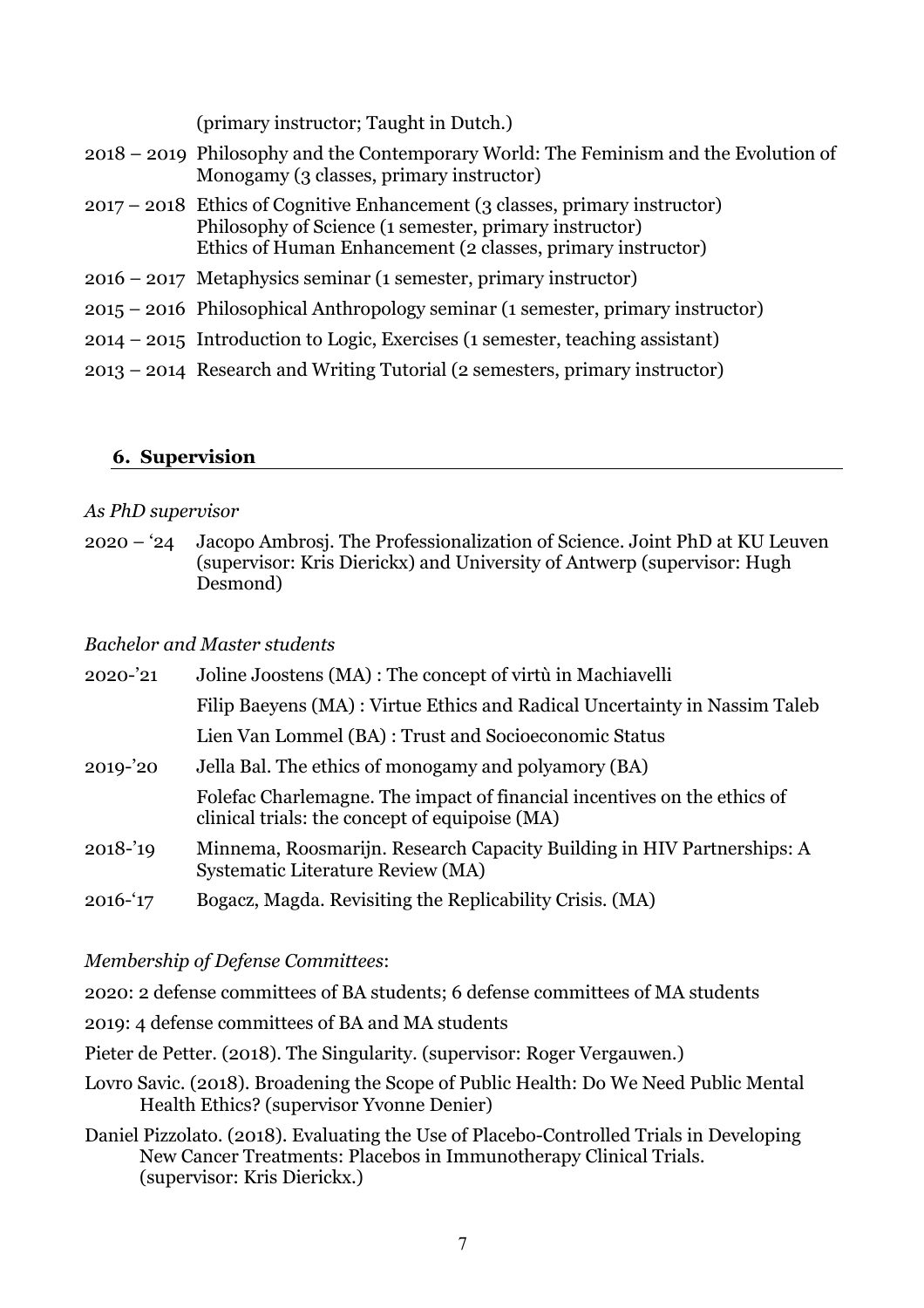Lars Krekt. (2017). Politics in Hannah Arendt. (supervisor: Luc van Liedekerke.)

Kasper Vancanneyt. (2017). Nietzsche and philosophy of music. (supervisor: Dennis Van Den Auweele.)

# **7. Invited Talks**

- 1. "Sexual Selection, Aesthetics, and Darwinism." Descent of Man Conference (expert workshop). Paris. July 2022
- 2. "Agential explanations." Life & Cognition seminar series in Louvain-la-Neuve, April 2022
- 3. "Questioning the politics-free ideal of science." Seminar series at Sarton Center for History of Science, University of Ghent, March 2022.
- 4. "The Generalized Environment." Expert workshop on Generalized Darwinism. Paris. October 2021.
- 5. "The Agential Account of Human Nature." Seminar series at the IHPST (CNRS/Paris I-Sorbonne). September 2021.
- 6. Agential explanations. Invited talk for "The Return of the Organism in the Biosciences: Theoretical, Historical and Social Dimensions" research group at Ruhr University Bochum. March 2021.
- 7. "The Service View on Human Enhancement." Lunch-time talk at the Hastings Center, NY. January 2020.
- 8. "The Environment in Human Evolution." Lecture at the Konrad Lorenz Institute, Vienna. December 2019.
- 9. "Understanding the Social Structure of Science: Ethics versus Game Theory." CLPS Seminar, KU Leuven. November 2019.
- 10. "The Selectionist Rationale for Evolutionary Progress." CEFISES Seminar, UC Louvain. December 2018.
- 11. "Against Interventions as Regulative Ideal: The Fragility of Nonlinear Feedback Relations." Invited lecture, University of Antwerp, Belgium. January 2018.
- 12. Invited commentary on David Kinney's 'Choosing a Level of Causal Description: A Pragmatic Approach'. Society for Metaphysics of Science Annual Conference. Fordham University, New York, NY. November 2017.

# **8. Peer-Reviewed Talks**

- 1. 'Reclaiming Care and Privacy in the Age of Social Media.' Royal Institute of Philosophy Public Philosophy Festival 2021. Cardiff. September 2022.
- 2. "Questioning the politics-free ideal of science.' European Society for the History of Science. Brussels. September 2022.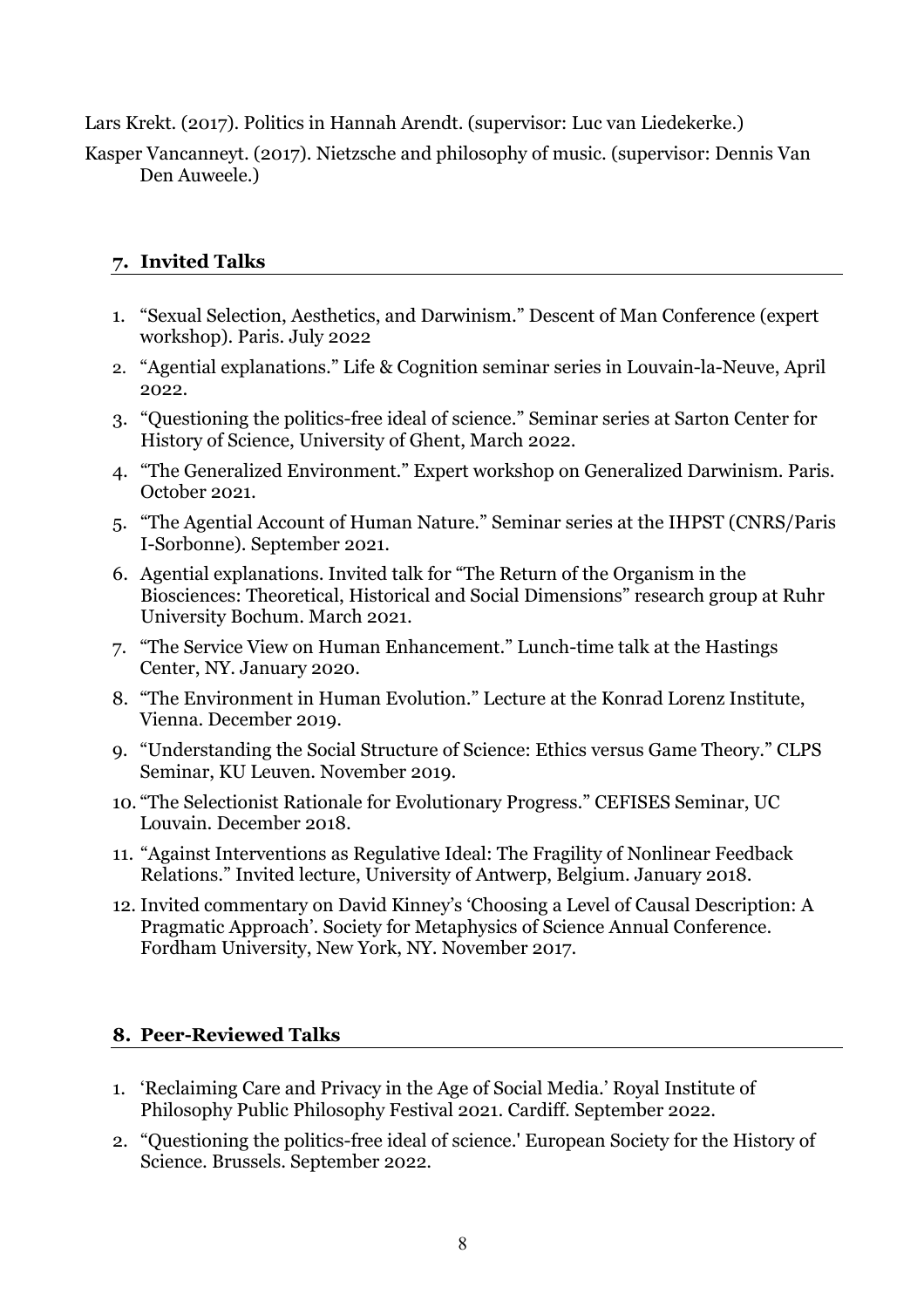- 3. 'Towards an Ethics of Expert Communication'16th World Congress of Bioethics. Basel. July 2022.
- 4. 'In Service to Others: A New Evolutionary Perspective on Human Enhancement'. 16th World Congress of Bioethics. Basel. July 2022
- 5. 'Causation as a Tool for Intelligibility.' Conference on 'Physics, Time and Agency'. Trinity College Dublin. June 2022
- 6. 'Incentivizing Replication is Insufficient to Safeguard Default Trust'. PSA biannual conference. Baltimore. November 2021.
- 7. 'Darwinism as a Thick Concept: Explanation, Methodology, Worldview.' SPS conference, Mons. September 2021
- 8. 'Trustworthiness of Professions: Why Status is Subordinate to Service'. Conference on the Social Indicators of Trust. Peritia consortium, École Normale Superieure. June 2021.
- 9. Academic Status and Invisible Barriers to Open Science. Online conference on Digital Studies of Digital Science. March 2021
- 10. Trustworthiness of Professions: Why Status is Subordinate to Service. 'Social Indicators of Trust'. Peritia consortium, École Normale Superieure. (Online), October 2020.
- 11. 'Incentivizing Replication is Insufficient to Safeguard Default Trust.' Conference on 'The Replicability Crisis? Philosophical, Legal and Social Perspectives'. Lyon. October 2020 (online)
- 12. 'Professionalism in science: competence, autonomy and service.' REWARD | EQUATOR Conference, Berlin, February 2020.
- 13. 'Science Policy Makers Need Guidelines on Research Integrity Codes.' REWARD | EQUATOR Conference, Berlin, February 2020.
- 14. 'Wars in Meta-Ethics: Units of Selection versus Agency'. Workshop on Origins of Unfairness. University of Zurich. October 2019
- 15. 'Agency and Environmental Novelty'. European Society for the Philosophy of Science. University of Geneva, Switzerland. September 2019.
- 16. 'Agency and Environmental Novelty'. International Society for History, Philosophy and Social Studies of Biology, University of Oslo, Norway. July 2019.
- 17. 'Enhancing Human Evolution: Competitive and Agential Success'. Conference 'Human Success: Evolutionary Origins and Ethical Implications'. KU Leuven. June 2019.
- 18. 'Moral and Professional Models of Self-Regulation among Scientific Codes of Conduct in Europe'. World Congress on Research Integrity, Hong Kong. June 2019.
- 19. 'The Selective Environment as the Arena of Phylogenetic Competition'. Consortium for the History and Philosophy of Biology. IHPST – CNRS, France. May 2019.
- 20.'Trust and Professionalism in Research'. Workshop on Self-Regulation in Science. KU Leuven. May 2019.
- 21. 'Shades of Grey: Granularity, Pragmatics, and Non-Causal Explanation'. German Society for the Philosophy of Science. February 2019.
- 22.'The Selectionist Rationale for Evolutionary Progress'. CLPS Seminar, KU Leuven.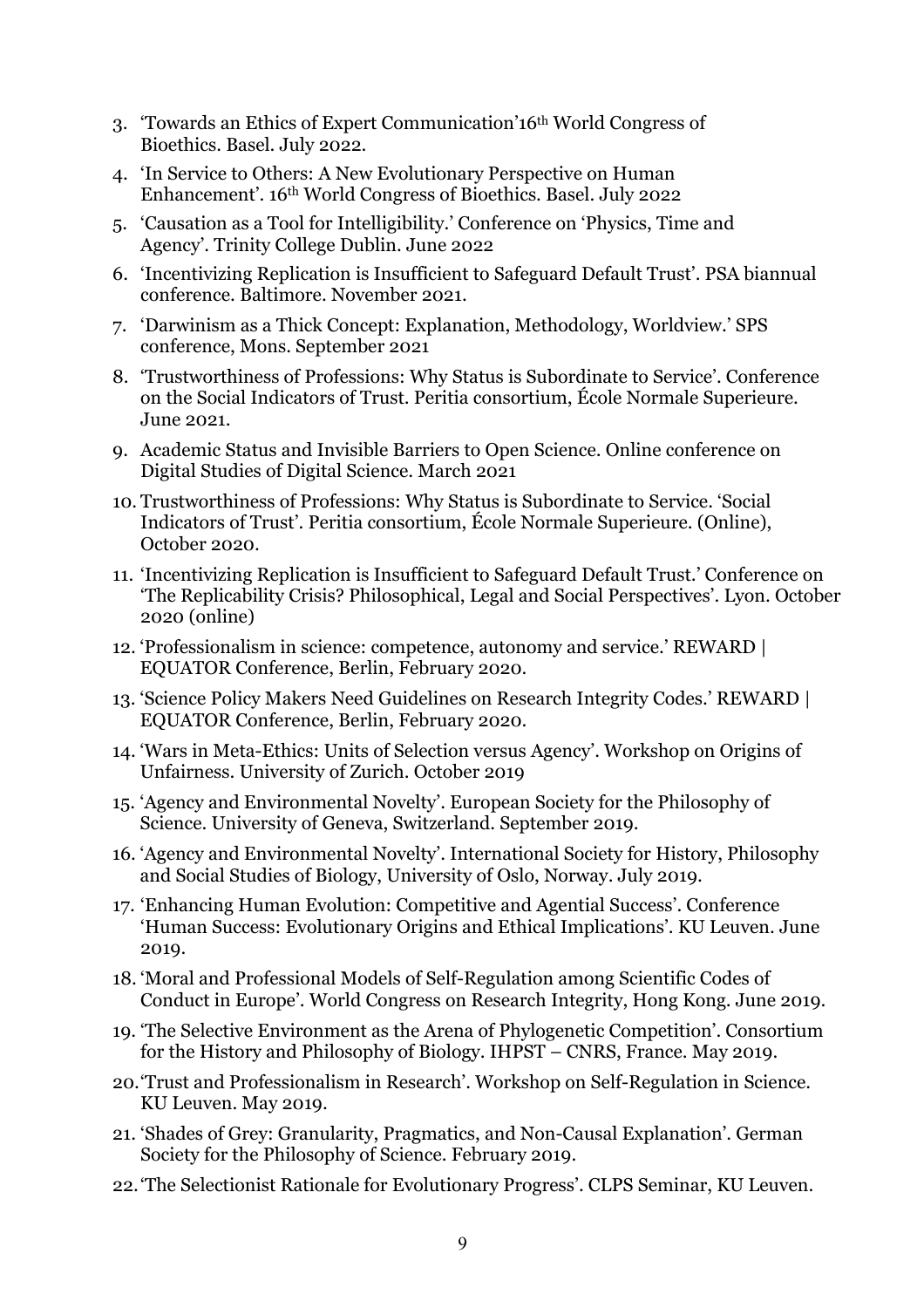February 2019.

- 23.'Critiquing Interventionism: Nonlinear Systems, Control, and Fragility'. Philosophy of Science Association Conference 2018. Seattle, WA. November 2018.
- 24.'Science Self-Regulation: Is Incompetence a Form of Misconduct?' EACME Annual Conference. Amsterdam, Netherlands. September 2018.
- 25.Invited commentary on Zita Toth's 'On the Supposed Necessary Connection between Causes and Effects'. KU Leuven.
- 26. 'Delineating the Cultural Selective Environment'. The Generalized Theory of Evolution Conference. Düsseldorf, Germany. March 2018.
- 27. 'Science Self-Regulation: Is Incompetence a Form of Misconduct?' Printeger Conference. Bonn, Germany. February 2018.
- 28.'Delineating the Cultural Selective Environment'. Workshop 'General Formulations of Evolutionary Theory', IHPST, Paris. November 2017.
- 29.'Interventionism and Pernicious Idealization of Complex Systems' European Congress for Analytic Philosophy. Munich, Germany. August 2017.
- 30.'Success and Reason: A New Darwinian Dilemma for Moral Realism'. Michael Ruse workshop. KU Leuven, Belgium. May 2017.
- 31. 'Decoupled Representations and Whole-Organism Plasticity'. Workshop on Philosophy of Biology and Cognitive Science. Murcia, Spain. May 2017.
- 32.Debunking Morality: The View from Human Evolutionary History. CLAW seminar, KU Leuven, Belgium. March 2017.
- 33.'Complexity and Generalization in the Special Sciences' Philosophy of Science Association Conference 2016. Atlanta, GA. November 2016.
- 34.'Complexity and Generalization in the Special Sciences' Philosophy of Science in a Forest. Kaap Doorn, Netherlands. May 2016.
- 35. 'Natural selection: deriving causality from equilibrium' European Philosophy of Science Association Conference 2015. Düsseldorf. September 2015.
- 36.'Does Natural Selection Imply We Are Contingent?' 2015 Ian Ramsey Centre Conference, 'The Human Difference?' Oxford University. July 2015.
- 37. 'Global Directionality and Behavioral Flexibility'. International Society for History, Philosophy and Social Studies of Biology, Université du Québec à Montréal. July 2015.
- 38.'Natural selection: deriving causality from equilibrium' British Society for the Philosophy of Science Manchester University. July 2015.
- 39.'Directional Evolution'. Explaining and Explaining Away in Science and Religion. University of Ulster. January 2015.
- 40.'Probabilistic Explanation is not about Probability'. European Congress for Analytic Philosophy, Bucharest University. August 2014.
- 41. 'Scales of Analysis and Evolutionary Explanation'. Evolution and Historical Explanation, CHED-IRC. Oxford University. July 2014.
- 42.'Probability Size and Scales of Analysis', Graduate Conference on Probability, London School of Economics. June 2014.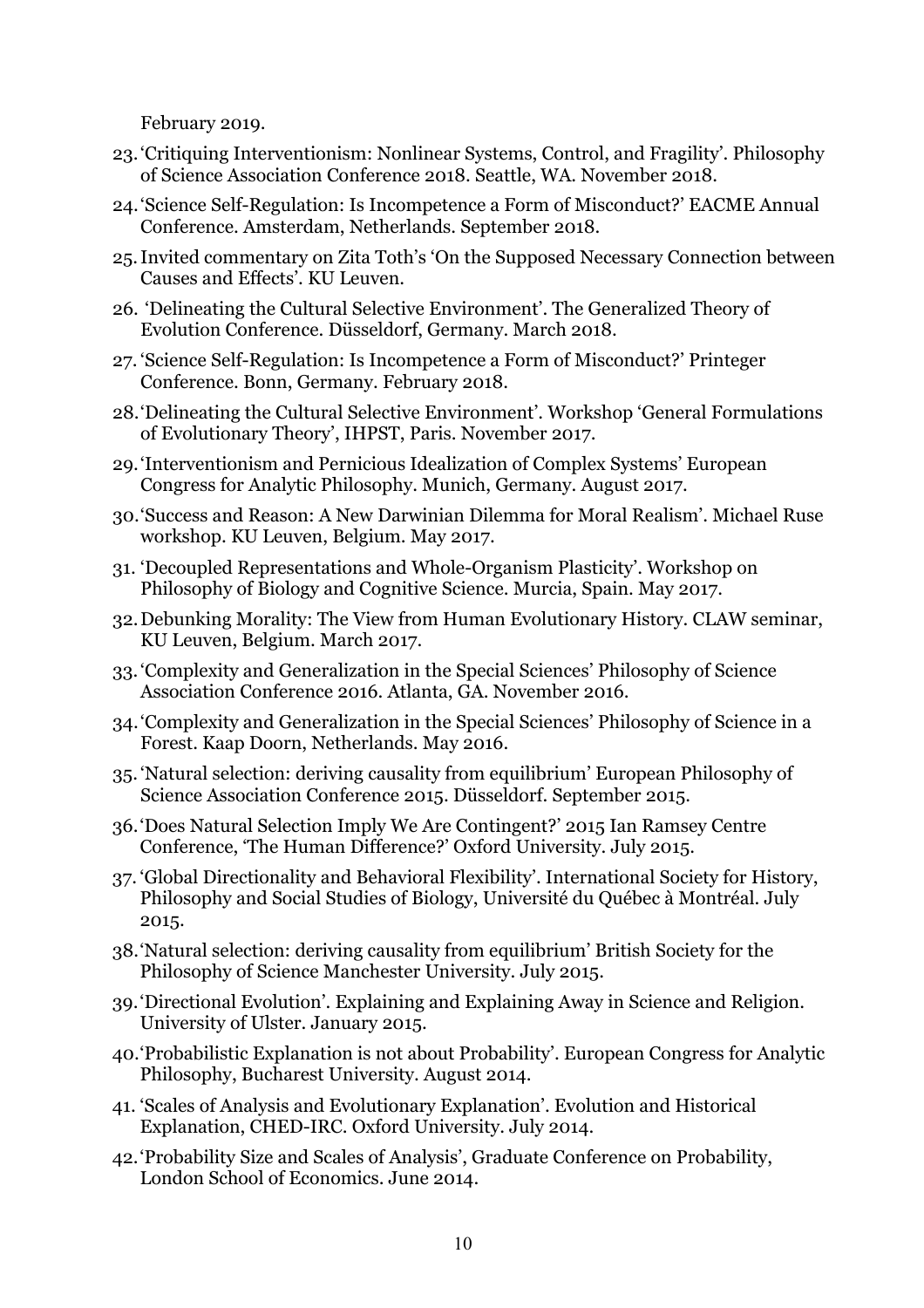- 43.'Natural Selection and Emergent Causality'. Graduate Conference in Theoretical Philosophy, VU Amsterdam. May 2014.
- 44.'Intelligence as Statistical Attractor'. The Soul Conference, Oxford University. June 2013.

### **9. Service to Society**

Trust and autism: a series of three workshops, given to the Flemish Association for Autism, about the epistemology and ethics of trust, tailored for the needs of people with autism. April and May 2021.

### **10. Service to the Profession**

### Memberships

American Philosophical Association, Philosophy of Science Association, European Philosophy of Science Association, Association for Practical and Professional Ethics (APPE), La Société de Philosophie des Sciences, The German Society for Philosophy of Science

#### Reviewer for journals

Biology and Philosophy (x4); Mind; Studies in History and Philosophy of Science C (x6); Dialectica; Philosophical Studies (x3); Journal of the American Philosophical Association; Ethical Perspectives (x2); British Journal for the Philosophy of Science (x2); Ergo; Science and Engineering Ethics (x3); Medicine, Health Care and Philosophy; Philosophy, Theory, Practice in Biology; Theoretical Medicine and Bioethics; History and Philosophy of the Life Sciences; Philosophia Scientiae; PLOS One (x2); Social Epistemology; BMJ Open; BioScience; Theory of Science; Research Ethics; Acta Biotheoretica

Reviewer for academic publishers

Springer Nature, Palgrave and Macmillan

Reviewer for Funding Associations

Research Grants Council Hong Kong (x10).

#### External Expert

External expert for a workshop on an edited volume for the Templeton-funded project *Thomistic Evolution.* (October 2021)

### Research Integrity Consultation and Workshops

4 sessions co-led with Karin Sipido for PhD students in biomedical sciences: *January 2019, April 2019, February 2020, June 2020*

Research Integrity trainings "Train the Trainer": showing research integrity officers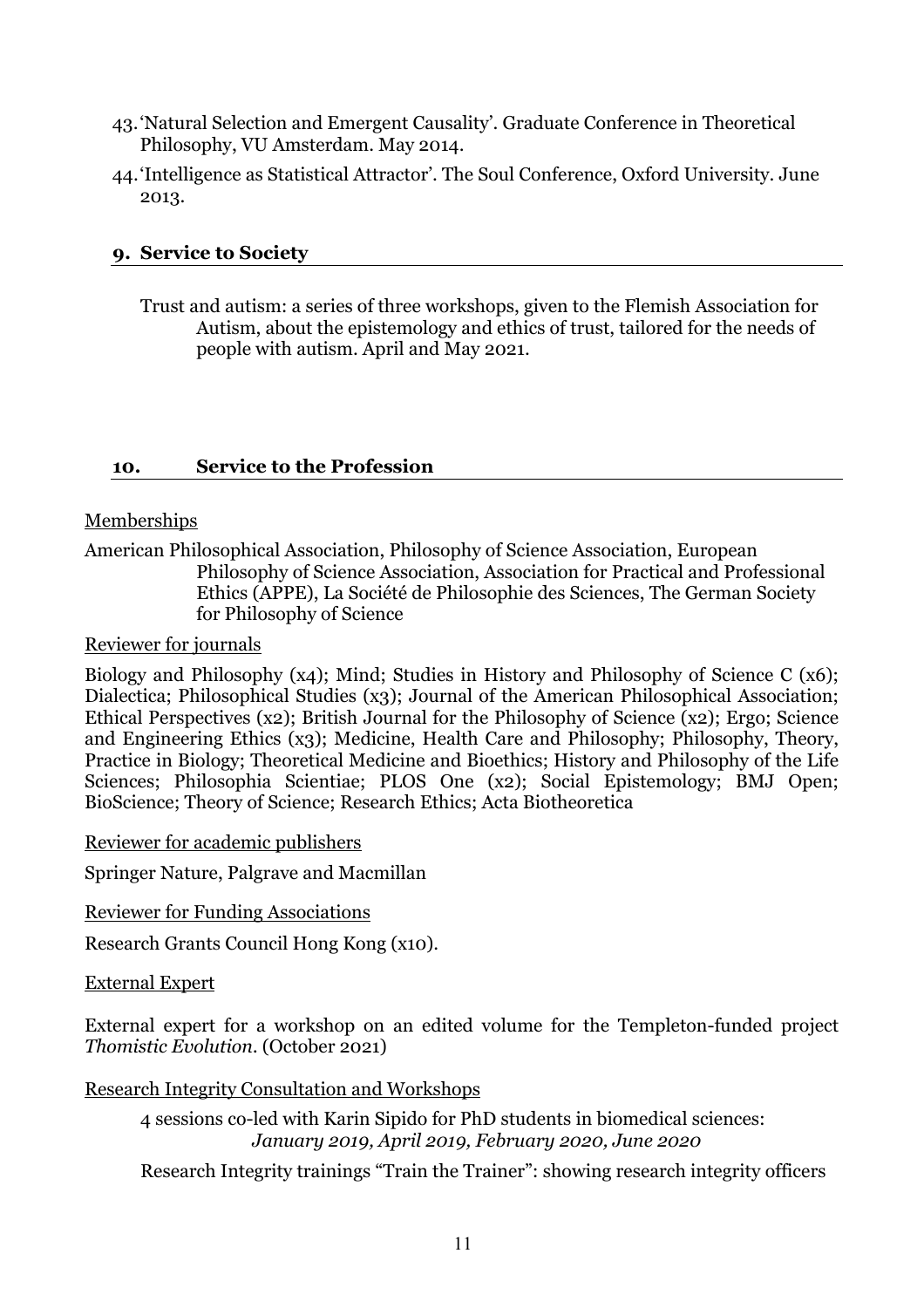how virtue ethics can be used in research integrity education (4 groups in Belgium, Luxemburg, and France: October, November, and December 2020).

#### Conference Organization

- 2021 Evolutionary Thinking across the Disciplines. Expert Workshop. Complex Systems Institute (Paris), October 20-22. Co-organizer with Agathe du Crest and Philippe Huneman.
- 06/2019 'Human Success: Evolutionary Origins and Ethical Implications.' Keynote speakers: Peter Richerson (UC Davis), Marion Hourdequin (Colorado College), Matt Grove (Liverpool University), Bernd Rosslenbroich (Witten/Herdecke University), Susan C. Antón (NYU), Hugh Desmond (KU Leuven). *Architect and lead organizer.* Funding awarded: 3 grants totaling 4.000 EUR.
- 05/2019 'Science self-regulation: between marketization, bureaucratization, and professionalization'. *Architect and lead organizer.* Funding awarded: 1 grant totalling 1.000 EUR
- 06/2018 Historical and Scientific Explanation: Reconceiving the Connection. KU Leuven. Keynote speakers: Michael Strevens (NYU), Philippe Huneman (CNRS-Paris I), Sylvia Wenmackers (KU Leuven). *Architect and lead organizer.* Funding awarded: 3 grants totaling 3.500 EUR.

### Symposium Organization

- 2021 The Legitimacy of Generalizing Darwinism. Symposium at the GWP conference, Berlin.
- 2021 The Legitimacy of Generalizing Darwinism. Symposium at the SPS conference, Mons.
- 2019 'Is Agency a Mere Heuristic?' Symposium for the EPSA Conference, Geneva. *Lead organizer.*
- 2019 'Is Agency a Mere Heuristic?' Symposium for the ISHPSSB Conference, Oslo. *Lead organizer.*

### **11. Selected Experience in Other Domains**

#### *Science, Philosophy, and Music*

| 2016           | Founding of the non-profit Doppio Stile vzw dedicated to interdisciplinary<br>projects on music, philosophy, and science |
|----------------|--------------------------------------------------------------------------------------------------------------------------|
| <i>Physics</i> |                                                                                                                          |
| 2006           | SULI undergraduate summer internship                                                                                     |
|                | Stanford Linear Accelerator Center, Stanford University, California, USA                                                 |